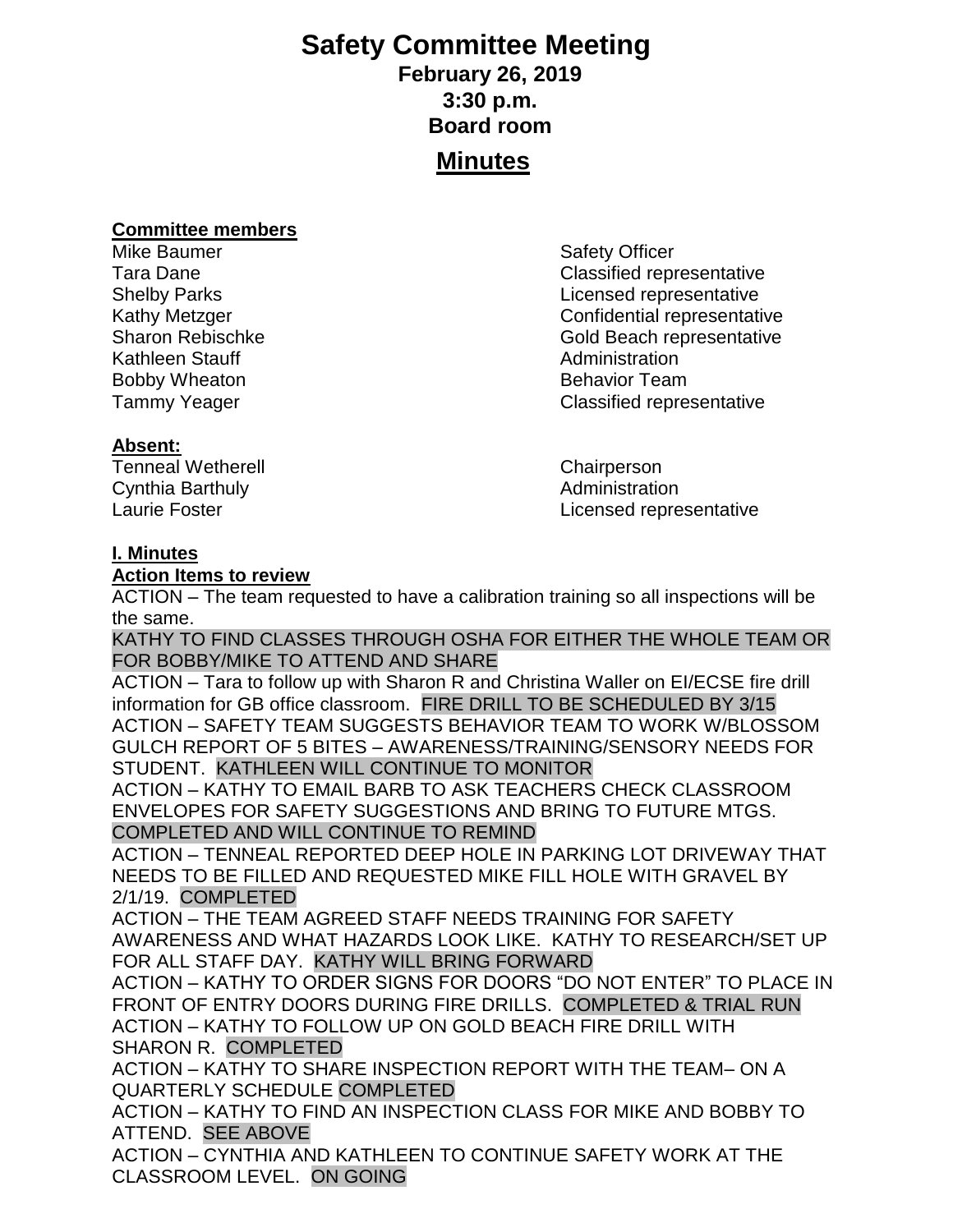ACTION – KATHY TO SEND 801 EXCEL INFORMATION TO CYNTHIA/KATHLEEN COMPLETED

ACTION – FIRE ALARM SHUT OFF INSTRUCTIONS NEXT TO ALARM BOX – KATHY HIGHLIGHTED #8 AND WILL POST NEXT TO THE FIRE ALARM

ACTION – KATHY TO SHARE/CONFIRM EI/ECSE CLASSROOM INFORMATION WITH SHARON - COMPLETED

ACTION – KATHY TO ADD MOTOR EQUIPMENT IN GOOD WORKING ORDER TO INSPECTION FORM. COMPLETED

ACTION - CYNTHIA/REGIONAL STAFF WILL CHECK ON SCESD EQUIPMENT ACTION – TENNEAL TO CONTINUE WORKING ON EQUIPMENT REPAIR LIABILITY QUESTION – WORKING WITH PACE

ACTION – SAFETY POSTERS ORDERED – NEED TO BE LAMINATED AND WHERE WILL THEY BE POSTED? WAITING ON NEW LAMINATOR -

ACTION – TENNEAL TO HAVE THE FINAL SDS PROCESS AT FEB 26 MTG TODAY ACTION – KATHY & TENNEAL TO PASS SDS STICKERS AND PROCESS OUT AT MARCH MEETINGS. BY 3/18.

ACTION – TENNEAL TO UPDATE SAFETY COUPON DRAFT AND TO BEGIN USE ON 19/20 ALL STAFF DAY BY AUGUST

ACTION – BOBBY SUGGESTED CHECK CARDS FOR PIECE OF EQUIPMENT (LIKE MONTHLY FIRE EXTIGUISHER CHECK) – CYNTHIA WAS REQUESTED TO DEVELOP A EQUIPMENT CHECK OUT FORM AND CARD.

ALS HAS A FORM AND KATHLEEN WILL SHARE WITH DEPARTMENTS

## **II. Reports**

- A. Review of 801's / Accidents The team reviewed the reports.
- B. Review of Accident Investigations None
- C. Safety Concerns None
- D. Fire Drill / Classroom Drill Records CB office – reviewed 2/22 fire drill ACTION - Updated forms will be sent out by 3/1. GB office - ACTION - Kathy to send Roll Call forms to Sharon by 3/1.

ACTION - Sharon to schedule 2 fire drills – one for the office and one for EI classroom by 3/15.

E. Facility Inspections

- Report on Central Office inspection 2/14/19.

ACTION – SCHEDULE AN INSPECTION IN THE GB OFFICE - Kathleen offered to do inspection with Sharon on Thursday 2/28

ACTION – Tammy to do Coquille's and Milner's by 3/15.

ACTION – Kathleen's classrooms completed by 3/30.

- F. Behavior Team Kathleen reported on Cynthia's information. No major issues but still some non-compliance. Behavior specialist to Madison to assist with a student, working to revamp the Behavior team, the meeting dates are already set with an after school time but not currently working for specialists. It would help next year to have a staff member specific for behavior.
- G. SAIF report review of report. Still at 3 claims.

## **III. Old Business**

A. EI/ECSE backpack inventory -

The team reviewed Tammy's list and discussed:

- will we ask every classroom to have emergency supplies and where to store them?

ACTION - Kathy to bring research back for what is suggested by OSHA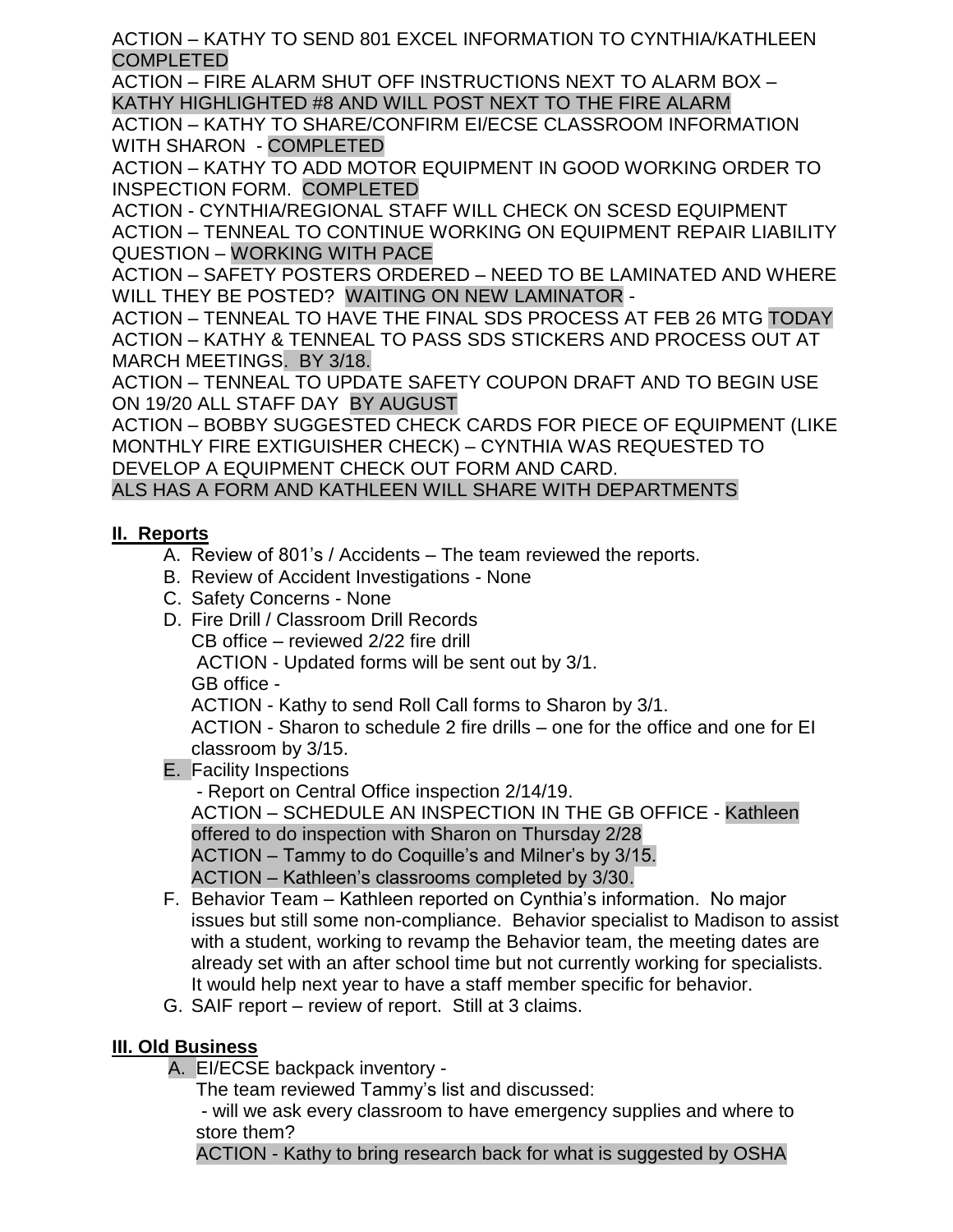Would a backpack size would be more reasonable, put a coat hook up for the backpack near the door?

EI have their emergency drill books and backpacks ready to go out the door for fire drills.

ACTION – Kathy and Tammy will work on a list/price out, price backpack and recommend trash cans/back packs for central office/gold beach office/ESD classrooms by April Safety Committee meeting.

- B. Hazard identification discussion:
	- Bring SAIF in for a training
	- OSHA online trainings
	- Administrators to review with staff
	- Incentivize hazard reports

Discussion of what type of hazards need to be reported, and what would be considered applicable to staff. The team agreed to approach this at a high level – there are hazards everywhere.

ACTION – need for higher level training, make a plan, every month review 801/Accident reports and have safety committee recommend topics to program administrators for the following month.

ACTION – create a Safety Tip of the month email to send to all staff separately from the Bulletin Board and include in stall talks.

C. Safety Data Sheet & Safety Sticker Process -

 ACTION – Kathy to take to Secretaries meeting on 3/13 for implementation by the end of April.

ACTION – Kathy to provide stickers for the GB office to Kathleen by 2/28.

## **IV. New Business**

A. The need for other drills than Fire/Safety, i.e., active shooter, earthquake. The team discussed the need to have other drills, the need for additional sound for fire drills, individual departments/offices need to review lockdown and earthquake drills with staff, Central Office will need to do earthquake drills when ECSE classroom moves in,

ACTION – The team agreed to do 2 lockdown and 2 earthquake drills over the course of the year. WHO WILL BE DOING THE TRAINING?

ACTION - Mike will work with Brandie to schedule one of each by the end of March.

ACTION – Mike to update/fix emergency lights on the lower level for the ECSE classrooms by June 30.

B. What are the fire drill parameters for the ECSE classroom in the Central Office?

Kassie provided information (email attached in the agenda) – initially the classroom asks for 2 days of preparation given the new location/sounds. ACTION – the classroom to use the book Tammy has for Milner to prepare. ACTION – Mike/Brandie/Kathy to communicate with the classroom/staff to know date/time of the drill.

- C. Tammy to share books used at Milner Crest to prepare students for fire drills. ACTION – Kathleen to send boardmaker cards to Tammy.
- D. GBE AR Staff Health and Safety Safety Rules ACTION – The team to review for editing/deletion and bring back to April